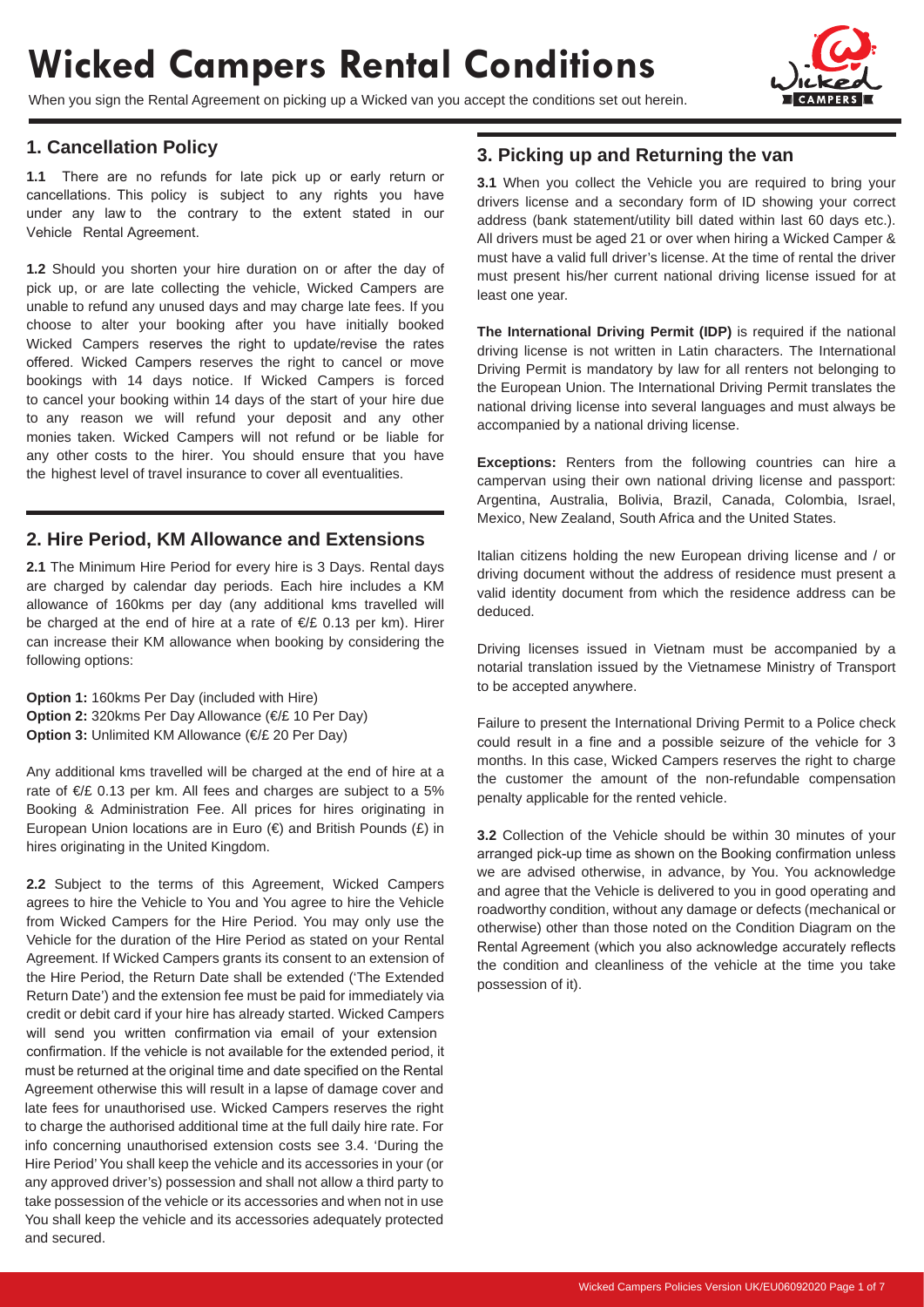**3.3** You must return the Vehicle to the Return Location on the Return Date in the same condition as it is in at the Commencement Date, fair wear and tear excepted (other than windscreen or tyre damage). You must also return the Vehicle in a clean and presentable state for the next hire including all cutlery, utensils and van equipment. Failure to do so will result in a minimum €/£100 charge. If Wicked Campers have agreed that you may return the vehicle outside of business hours, you will remain responsible for the vehicle, its accessories, and its condition until it is re-inspected by a member of staff on the next working day. Despite anything herein to the contrary, however, and without the prejudice to its other rights, Wicked Campers may retake Possession of the Vehicle without prior demand and at your expense if you breach this agreement, or if the Vehicle is illegally parked, used in violation of any law or is, in Wicked Camper's opinion, apparently abandoned. If Possession is retaken, any unexpired part of the Hire Period will thereupon be extinguished without any refund to you.

**3.4** Additionally, if you fail to return the Vehicle on the Return Date without prior consent of Wicked Campers, Wicked Campers may treat the Vehicle as stolen and may report this to the authorities. If you do not bring back the vehicle on time or drop it at the wrong location you are breaking the conditions of this agreement. Wicked Campers may charge you for each additional day at the minimum rate of €120 per day (£120 in London & Edinburgh) until the vehicle is returned. You may be charged for any additional costs that Wicked Campers incurs as a result of the vehicle not being returned in time or any additional costs Wicked Campers incur as a result. If the vehicle is considered to be abandoned by Wicked Campers then Wicked Campers reserve the right to charge you €/£ 120 per day until the vehicle is returned, intact, with all keys returned to Wicked Campers. If you return the Vehicle to any other location than the agreed location, repatriation costs will be charged to you. Note that all bookings are priced in Euros (€), except hires originating in London or Edinburgh (£GBP).

#### **4. Wicked Campers Damage Cover**

Wicked Campers Liability Reduction Options are not a substitute for Travel Insurance. Wicked Campers strongly recommends that all hirers take out the highest level of travel insurance with their travel provider when visiting the United Kingdom & Europe.

Damage cover is available subject to the terms of our Vehicle Rental Agreement. This means that we indemnify renters against loss and damage that renters sustain as a result of an incident whilst a permitted driver is driving the rented Wicked vehicle. However, we will only do this if you have complied with the terms of our Vehicle Rental Agreement and the EXCLUSIONS listed in this document and you have paid the applicable amounts set out in the Diagram above within the timeframes set out in the Hirer Vehicle Rental Agreement.

A 5% Administration and Contract Fee Applies to Damage Cover.

**4.1 Cover One entitlements:** By purchasing Cover One (Liability Reduction Fee), the hirer is entitled to the following:

(a) Up to 4 x Extra Drivers (b) 4 x Tyres (c) 1 x Front Windscreen

**4.2 Terms & Conditions of Damage Cover:** Wicked Campers Damage Cover Options are subject to the Terms & Conditions of the hirers Vehicle Rental Agreement and will become null and void as cover in the event the Agreement is breached.

A Breach of the Hirer Vehicle Rental Agreement can include, but is not exclusive to the scenarios described in 4.2.1:

**4.2.1 Incidents involving Dangerous Driving:** Incidents involving Dangerous Driving are recognised as a Breach of the Terms and Conditions of the Hirer Vehicle Rental Agreement. Damage as identified below is specifically excluded from any Liability Reduction Cover (unless otherwise stated below) and the customer remains fully liable for all repair and recovery costs incurred:

- (a) Speeding
- (b) Driving while intoxicated
- (c) Driving Highways or any rural areas after sunset/before sunrise
- (d) Falling asleep at the wheel or fatigue
- (e) Single-vehicle incident
- (f) Single-vehicle rollover
- (g) Incidents involving animals

All recovery fees and repair costs are to be borne by the hirer if any of the above mentioned factors are involved in an incident.

#### **4.2.2 Incidents and Breakdowns on Unsealed Roads**

Recovery fees for breakdowns and incidents on unsealed roads are not covered under the terms and conditions of Damage Cover or the Hirer Vehicle Rental Agreement. NOTE: No vehicles are permitted on unsealed roads at any time.

**4.2.3 Exclusions under Wicked Campers Damage Cover** Cover One DOES NOT protect the hirer from all liability. The hirer acknowledges that they are responsible for all repair and recovery costs for the following damage irrespective of the Liability option that may have been taken:

**(a) Stationery Incidents:** Any damage sustained while the vehicle is stationery, unless there is another vehicle involved that has been identified and reported to the police. The hirer has a duty to park the vehicle in safe areas when not in use.

**(b) Reversing vehicles:** Any damage incurred while reversing.

**(c) Animals:** The hirer will be solely responsible for the payment of any damage and or recovery costs resultant from incidents involving animals.

**(d) Night Time Driving:** Any damage sustained AFTER SUNSET and BEFORE SUNRISE outside of major cities and towns.

**(e) Roof/Underbody Coverage:** Any damage to roof/underbody of our vehicles. This includes damage sustained to Rooftop Tents.

**(f) Tyres/Windows:** All damage sustained to windows & tyres is not covered unless Cover One is purchased (Cover One provides coverage of 4 x Tyres and 1 x Front Windscreen ONLY).

**(g) Theft, Fire and Break-In:** Any damage/loss resultant from theft, fire of Break-in. Wicked Campers does not offer compensation for loss of any personal items.

**(h) Water Damage:** Any damage sustained from river crossings, flooding, beach driving or contact with salt water.

**(i) Outside Agreed Area of Use:** Damage sustained outside the agreed upon Area of Use as stipulated on the Hirer Vehicle Rental Agreement.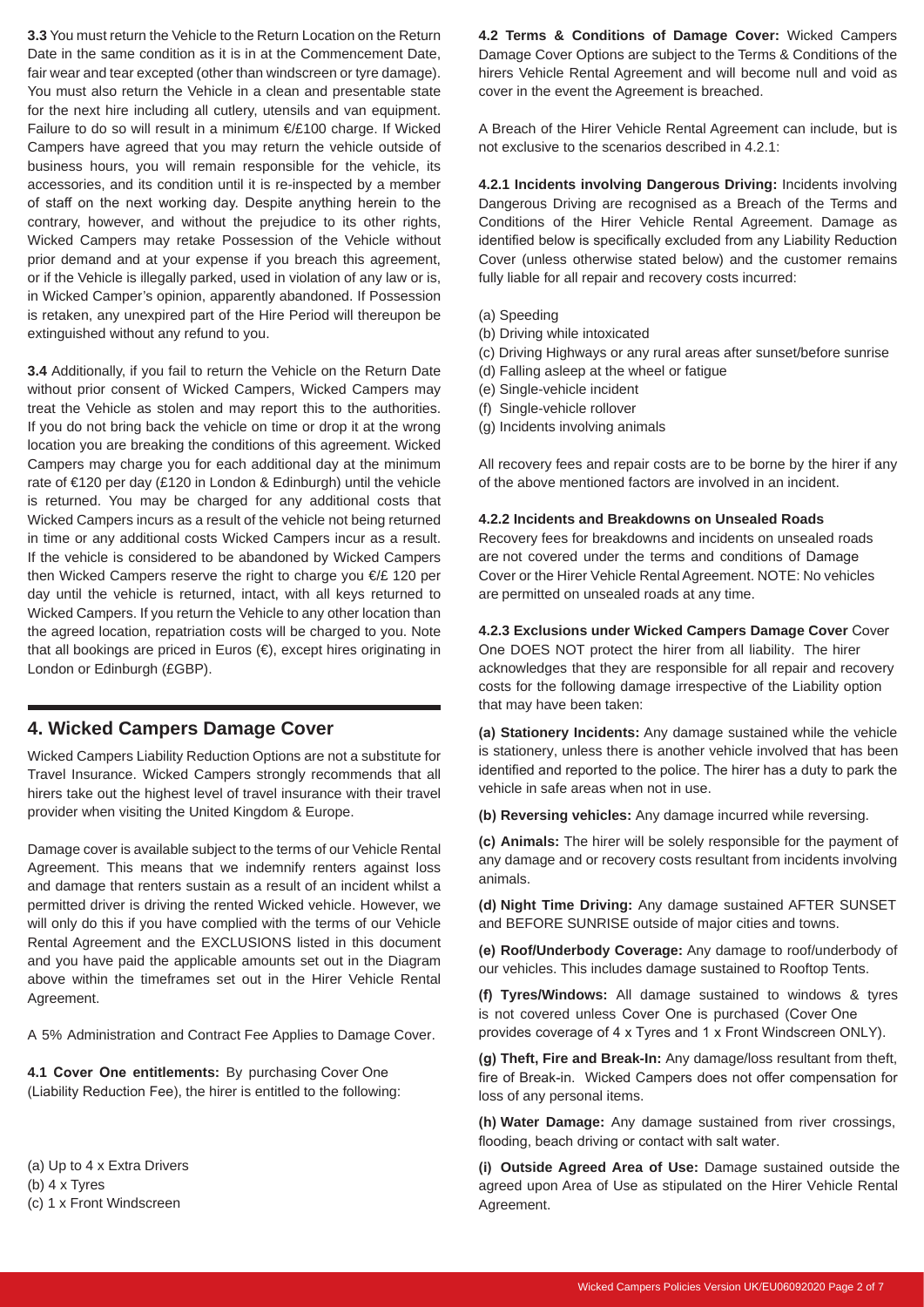**(j) Keys:** Costs associated with the retrieval of keys which have been locked in the vehicle and/or recovery of broken, lost or stolen keys are to be borne by the hirer.

**(k) Incorrect Fuel:** Damage sustained as a result of incorrect use of fuel.

**(l) Drivers:** Any drivers not identified on the Hirer Vehicle Rental Agreement or in posession of a suspended/cancelled license will not qualify for any Liability Coverage.

**(m) Towing & Recovery:** All costs will be at hirer expense, unless authorised by senior management.

**(n) Dangerous Driving:** Damage caused as a result of dangerous driving. Dangerous driving is constituted by, but not limited to speeding, driving while intoxicated, fatigue, single-vehicle incidents, single-vehicle rollover.

**(o) Negligence:** The hirer will be responsible for reparation & recovery fees if the vehicle is damaged while being used in a negligent manner.

**4.2.4 Cover One and Incidents involving other vehicle/ s:** Incidents involving other vehicle/s must be reported immediately. If other vehicle/s are involved and details of these vehicles (and their drivers) are not identified and reported, Cover One (Liability Reduction Fee) will be voided and the hirer will be liable for the full cost of repairs and recovery.

**4.2.5 Compensation for Unused Fuel:** If the hirer is permitted to swap vehicles after a breakdown or incident, there will be no compensation offered for unused fuel.

**4.2.6 Security Bond:** A bond may be required at time of collection. Only a valid credit or debit card will be accepted for bond payment – our depots do not accept cash.

If Vehicle and extra equipment are in an acceptable condition upon return to the contracted depot, bonds will be returned via our accounts department, unless the vehicle has been in or reported to have been in an accident. PLEASE NOTE: Bond refunds can take up to 30 Working Days to process.

Our depots do not keep cash overnight and are unable to refund bonds as cash. Any bonds from a bank account (ie not credit) due for return will be transferred to a bank account nominated by the hirer. Any bank fees associated with this are to be borne by the hirer.

| <b>Damage Cover</b>                                                                                                                             | <b>Daily Charge</b> | <b>Bond / Liability</b> |
|-------------------------------------------------------------------------------------------------------------------------------------------------|---------------------|-------------------------|
| <b>Cover One (Liability Reduction Fee)</b>                                                                                                      | €25                 | €0*                     |
| √ Up to 4 Additional Drivers Included<br>✓ Front Windscreen<br>√ No Charge for Foreign Licenses<br>$\sqrt{4}$ x Tyres<br>√ Roadside Assistance* | £25                 | $£0*$                   |

\*All Liability amounts shown in the table above are subject to the Terms & Conditions and any exclusions listed in this document. All prices for hires originating in European Union locations are in Euro ( $\in$ ) and British Pounds (£) in hires originating in the United Kingdom.

All Wicked Campers come with Roadside Assistance. Please note that hirers will be liable for Costs in the event of human error and in the event that assistance is required for Tyre changes, Flat Battery & Lost / Locked Keys.

All costs for Towing & Recovery of Vehicles will be at hirer expense unless authorised by senior management.

## **ROADSIDE CHARGES TOTALLY PROHIBITED**

Wicked Campers Liability Reduction Options DO NOT COVER any damage incurred whilst attempting to Cross Water, Driving on Beach or Sand or when vehicle is being used outside contracted Area of Use.

If Wicked Campers finds evidence of use in prohibited area then Reparation and Recovery costs will be at the hirers expense.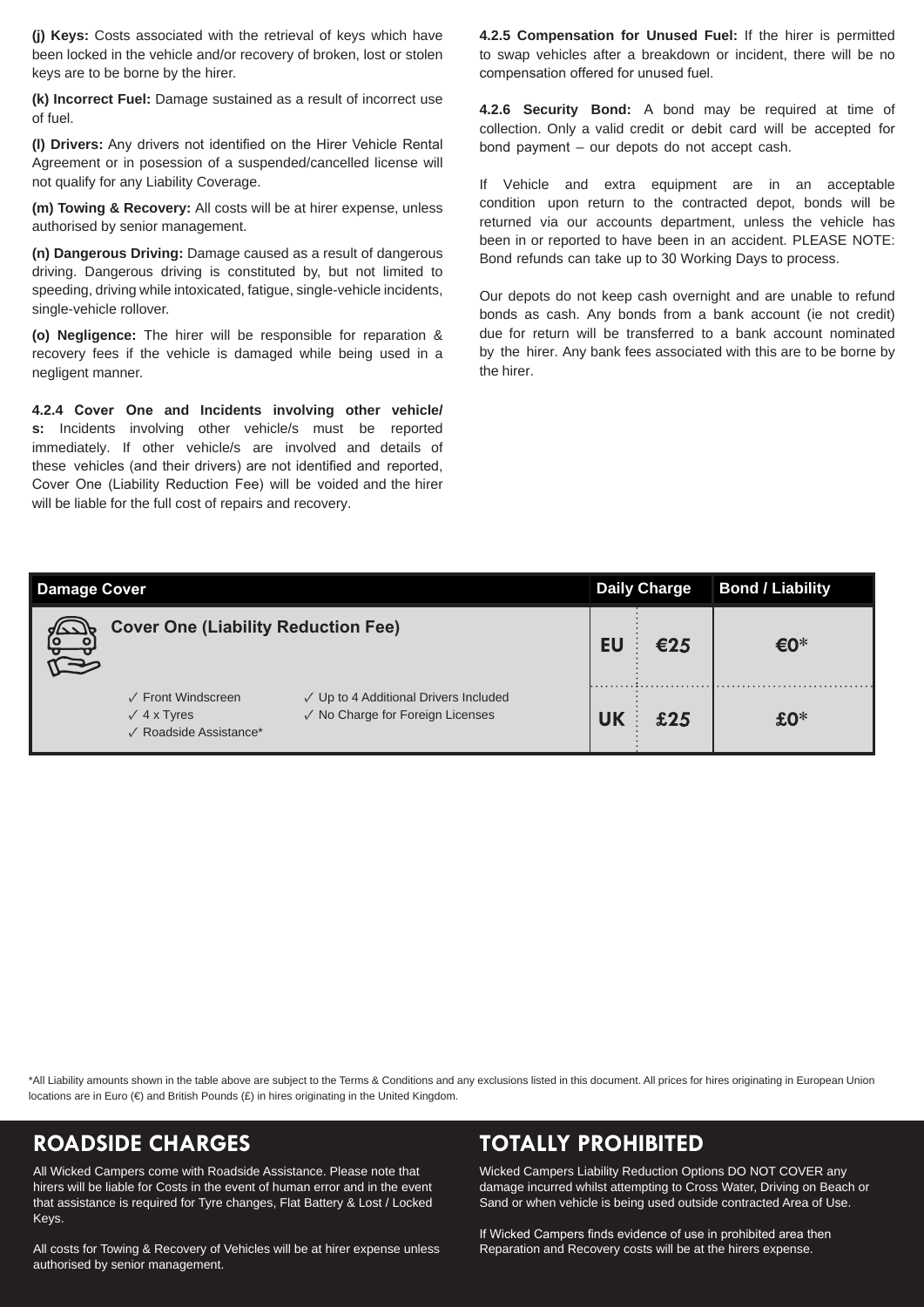#### **5. Theft and Loss**

**5.1** You must look after the vehicle and the keys to the vehicle. Loss of keys will result in a charge of €/£120 plus any courier/postage costs. Wicked Campers will post you replacement keys but will not be liable for reimbursing any loss of hire days due to this. You must always lock the vehicle when you are not using it.

**5.2** If you intend to leave the vehicle unattended for any extended period of time you must make sure it is in a secure parking area. In the event of the Vehicle being stolen or lost during the hire period you are liable for €/£1000. If it is discovered that you are negligent for the theft/loss Wicked Campers will demand the full cost of a replacement vehicle and the Rental Agreement will be terminated immediately. Negligence includes parking the vehicle in any Unsecure area for any length of time. If you are not at fault then you are still responsible for the €/£1000 excess, however, Wicked Campers will provide you with a replacement vehicle, if available, within 2 weeks of the incident once the excess payment has been received. You will be required to travel to the closest Wicked Campers depot that has an available replacement Vehicle at your own cost. Wicked Campers will not cover the loss of any hire days in these circumstances.

**5.3** Personal effects should be covered under your own personal Travel Insurance policy. We strongly recommend that all customers obtain the highest level of travel insurance to cover any eventualities.

#### **6. Maintenance and Responsibility**

**6.1** You must always protect the vehicle against bad weather which can cause damage. You must make sure that you use the correct fuel. You are responsible for damage and expenses incurred as a result of using incorrect fuel.

**6.2** It is your own responsibility to maintain oil and water levels, by checking and maintaining to full. It is advisable to do this at every fuel top-up, Wicked will refund you for any oil purchased if you supply the receipt but you are liable for the checking and maintaining of this. Failure to maintain appropriate fluid levels may result in engine damage, and will constitute a breach of your obligations under this Rental Agreement. Any damage incurred to the engine will be charged if you are discovered to be negligent.

**6.3** The Vehicle is provided to you with a full set of tyres in good condition. In the event that any of them is damaged for any reason other than normal wear and tear, you undertake to replace it immediately at your own expense with a tyre of the same dimensions, type and wear characteristics. Unless you have chosen Cover One where 4 tyres are included in the cover. You must contact our Roadside team before undertaking any work/ replacement parts on our vehicles. In the Winter months Wicked Campers are not obliged to fit winter tyres to rental vehicles that will be taken to countries where they are a legal requirement. The responsibility for fitting special tyres to a vehicle, and for equipping it with any other motoring accessories required in a foreign country, rests with the driver.

**6.4** You must stop the Vehicle if any of the instrument panel warning lights, which are intended to indicate the existence of a mechanical problem, light up, or if you become aware of anything else which may indicate the presence of a mechanical problem with the Vehicle. You must contact us immediately if there are any issues with the van. Requests for refunds/compensations will not be considered if you have not contacted us at all during your hire.

**6.5** You must bring the van back in a clean and presentable state and ready for the next customer to hire, a minimum €/£150 cleaning fee will be charged if this is not adhered to. An additional €/£180 cleaning fee will be charged if it is discovered that a pet has traveled in the vehicle without Wicked Campers prior consent and/or if the vehicle is returned in an unclean state after a pet has traveled in the vehicle.

#### **7. Roadside Assistance**

7.1 All Wicked Campers Vehicles come with Roadside assistance throughout the UK and Europe. Fees may apply for callouts for human error, eg. Lockout or lights left on, use outside of contracted area of use, or damage caused by negligence. Fees for excess towing and recovery may also apply at Wicked Camper's discretion.

**7.2** In the event of any mechanical difficulties, or any problems whatsoever with your Wicked Camper, it is important that you report this to Wicked Campers within 24 hours. Repairs can only be made after written or oral confirmation from and instructions given by Wicked Campers as well as prior acceptation by Wicked Campers of the estimation of costs. The fees and expenses of any repair undertaken without the authorisation of Wicked Campers will not be reimbursed to you.

**7.3** If you have Liability B and your vehicle is unavailable overnight due to being held in a mechanical repair shop you will be refunded for that nights hire. This only applies if the breakdown is through no fault of your own and Wicked Campers have been fully informed. For all out of pocket expenses, we recommend you take the highest level of travel insurance. We do not/cannot guarantee our vans and cannot guarantee a replacement vehicle. In the unlikely event that the vehicle cannot be fixed or replaced and the hire is cancelled we will refund the remaining days hire and assist you in reaching the nearest onward travel point. Again, this only applies if the breakdown is through no fault of your own.

#### **8. Accessories**

**8.1** Accessories are defined as any optional extras you hire in addition to your Wicked Campervan. These currently include Sat navs only. Any charges relating to damage or failure of this equipment is completely independent of the Vehicle Damage Liability or excesses which refer to the vehicle only. All equipment is checked prior to despatch. The Hirer is to inspect the equipment upon pick up and notify Wicked Campers Ltd immediately of any defect. If no such notification is given then it will be presumed that the equipment is in good working order and fit for its purpose as required.

**8.2** The hirer will observe and adhere to all the instructions relating to the correct use of the equipment and keep it in a good condition. The hirer will be held entirely responsible for any subsequent loss or damage to the equipment resulting in failure to observe such instructions or failure to use the equipment in a proper manner. The hirer is responsible for the equipment until it has been received and checked back in by Wicked Campers Ltd. The hirer will be responsible for the replacement cost of any stolen, damaged or lost components of the unit or any repair. Wicked Campers Ltd accept no liability or responsibility for any damage to our failure of operation of the equipment due to any incompatibility with any other equipment used by the hirer and the hirer will be liable in this instance. Hirers should use the contact details given to them with the equipment for any help/assistance with the equipment.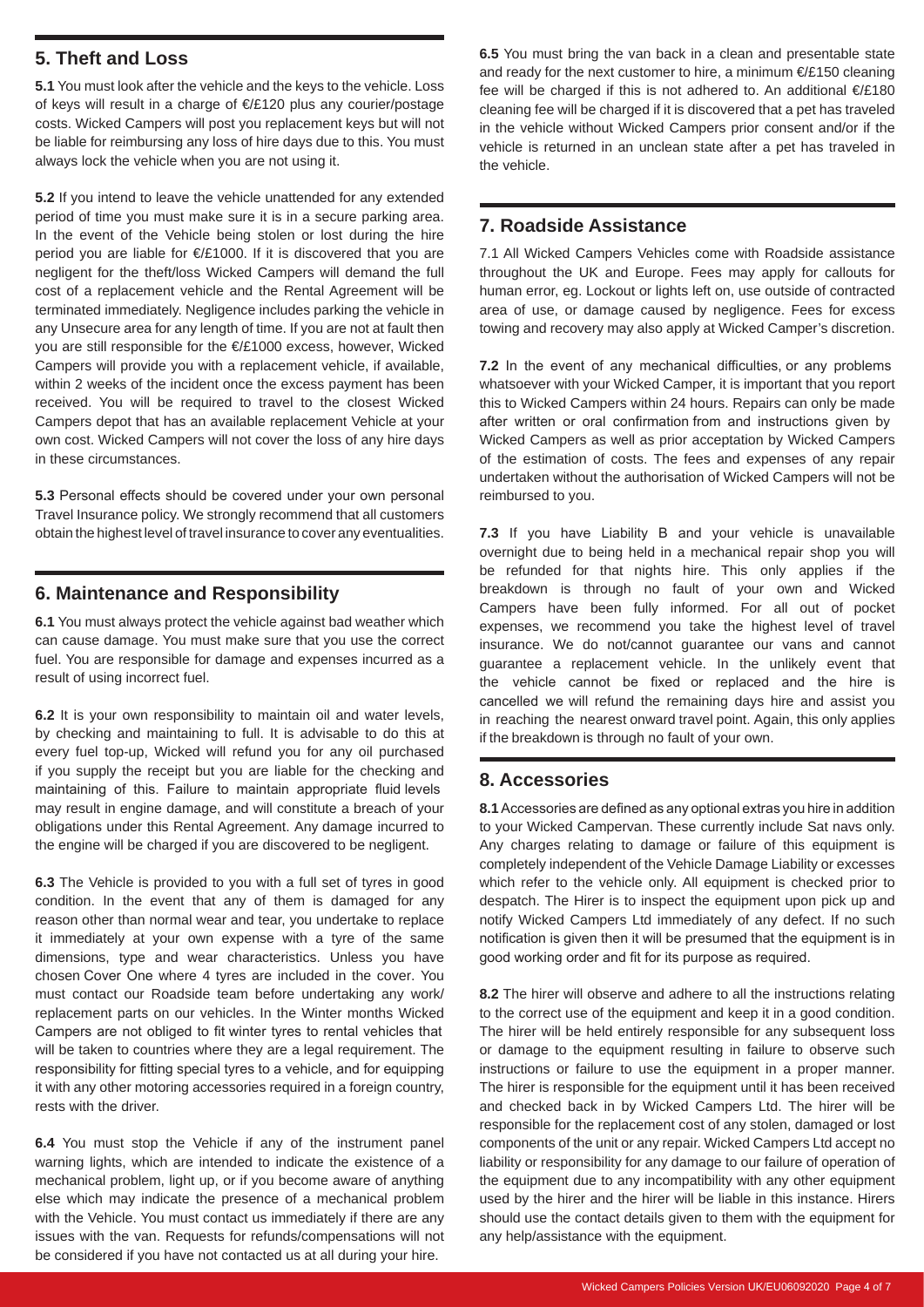**8.3** If any of the parts are lost, stolen or damaged the following replacement charges will be applied and will be exclusive of the Vehicle Damage and Vehicle Loss Excesses listed in section 4:

- TomTom UK/IE €/£ 149 (including all components)
- Sucker Pad €/£ 19.99 Charger €/£ 12.99

**8.4** In the event of any failure of the equipment the hirer shall immediately notify Wicked Campers Ltd. Should the equipment failure prove to be due to the misuse or the fault of the hirer in any way, Wicked Campers Ltd reserve the right to pass on the costs of repair charges to the hirer.

**8.5** The hirer will be responsible for the safe return of the equipment and all its component parts. The hirer will be responsible for the hire cost until such time as the unit and/or any missing components are returned.

**8.6** If you decide to cancel your accessory hire prior to picking up your Wicked Camper, you must notify Wicked Campers Ltd at least 7 days before your pick up date in order to avoid charges. Any cancellations within 7 days of your pick up date will incur the full cost of the equipment hire. Any cancellations or early drop offs once your hire has commenced will not be eligible for refunds.

#### **9. Price Match Guarantee and Specials**

**9.1** If you find the same vehicle offered by any other independent camper van rental company at a cheaper rate prior to booking, we will do our very best to match it. Our price match quarantee only applies to quotes made with operators within the same country. Your collection point will affect your quote. You cannot compare prices for an airport pick up and a non-airport pick up. Our price match guarantee does not apply to promotional offers or to peak periods. From time to time we will offer low priced specials, often at the last minute. These specials are bound by the same Terms and conditions as all other hires. These specials are also for new bookings only.

#### **10. Charges and Bond**

All hirers agree to pay:

(a) Rental charges and bond charges where applicable. All payments are taken in our specified currency (EUR € in hires originating in European Union or GBP £ in hires originating in United Kingdom) and will be refunded in that currency, so we advise customers to opt for a 'non-bond' damage cover option if this is of concern. All Rental Charges are subject to a 5% Booking & Administration Fee. If you are in any doubt about what will be charged please contact us at info@wickedcampers.co.uk before submitting a payment to avoid any confusion. We would always advise customers to make sure their account has more than enough to cover any payments as bank currency rates are usually quite different to those quoted on currency conversion websites.

(b) The excess or liability amount in respect of each incident resulting in damage to or loss of the vehicle, its accessories or any property left stored or transported in or upon the Vehicle, save to the extent that such damage or loss arises from the actions of Wicked Campers.

(c) You are liable for all fees, taxes, fines and penalties incurred in connection with the use of the Vehicle and for which Wicked Campers is charged. You agree to pay all charges, tolls, border crossing fees and court costs incurred in relation to the Vehicle by You or Wicked Campers from the commencement of the rental until the vehicle is returned to Wicked Campers. You must pay the appropriate authority any fines and costs if and when the authority demands this payment. If you do not, you will also be responsible for paying Wicked Campers reasonable administration charges.

(d) You will be liable for any offence committed during the rental period which relates in any way to your use of the Vehicle, as if you were the owner of the Vehicle. Upon the request of the Police or any official body Wicked Campers may have to transfer your personal data.

(e) Any charges arising from Customs and Excise seizing the vehicle, together with a loss of income charge whilst Wicked Campers cannot rent out the vehicle.

(f) Any charges resulting from dropping the van off at the wrong location and/or abandoning the vehicle without Wicked Campers authorisation.

(g) Cleaning charges as per point 6.5.

(h) In the event of any accident or incident during your hire, you agree that Wicked Campers Ltd can take and hold the applicable excess or bond amount if deemed necessary, until a resolution has been decided by Wicked Campers Insurers. If a 3rd party is involved and is then proven to be fully liable by Wicked Campers Insurers your excess payment will be returned. If the incident comes under the exclusions listed in 4.2.3 then the liability amount stated there will be taken and held until a resolution is reached.

(i) Any additional km charges accrued at conclusion of hire. Each hire includes a KM allowance of 160kms per day (any additional kms travelled will be charged at the end of hire at a rate of €/£ 0.13 per km). Hirer can increase their KM allowance when booking by considering the following options:

**Option 1:** 160kms Per Day (included with Hire) **Option 2:** 320kms Per Day Allowance (€/£ 10 Per Day) **Option 3: Unlimited KM Allowance (€/£ 20 Per Day)** 

Any additional kms travelled will be charged at the end of hire at a rate of €/£ 0.13 per km. All fees and charges are subject to a 5% Booking & Administration Fee. Prices shown are EUR € in hires originating in European Union or GBP £ in hires originating in United Kingdom.

### **11. Complaints**

**11.1** Wicked Campers aim to resolve any complaints within 28 days of receipt. Complaints must be made in writing to: Wicked Campers Ltd, Springfield Nursery, Crouch Ln, Goff's Oak, Waltham Cross EN7 6TN, United Kingdom. Complaints will only be handled if received within 28 days of the hire period ending.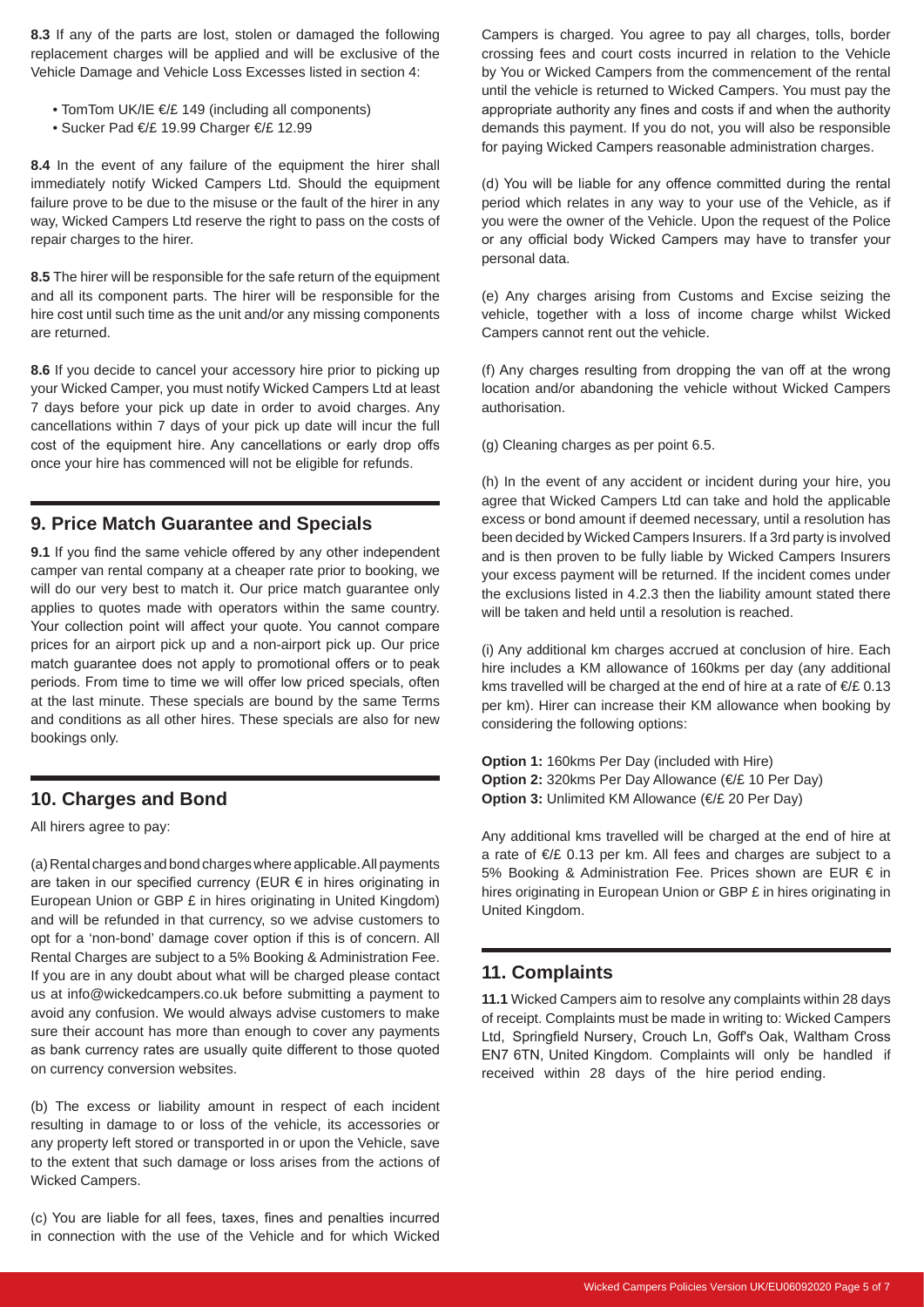#### **12. Liability & Loss:**

You acknowledge that The Company has no liability in respect of any injury, loss or damage arising from the use of the vehicle, nor shall the Company be liable for any indirect loss or damage, or, in the case of consumers, damage which was not foreseeable by both parties.

The Company shall not be liable for damages arising from defects or mechanical failures which are not attributable to any breach of the manufacturer's warranty implied by law to take reasonable care or exercise reasonable skill.

**12.1.** You and any driver specifically approved shall:

(a) Inform Wicked Campers of any loss, damage or fault developing in the vehicle as soon as You become aware of the loss, damage or fault.

(b) Indemnify Wicked Campers against loss as is recoverable at law where that loss is incurred by reason of a breach of this Agreement by You or any approved driver.

(c) Ensure that maximum payload and individual axle plated weights are not exceeded and that height restrictions are observed.

**12.2** You and any driver specifically approved shall not:

(a) Without prior consent of Wicked Campers incur any liability for repairs to the Vehicle. If Wicked Campers authorise someone to work on the Vehicle for specified repairs then Wicked Campers will only refund the cost of this pre-authorised amount with a valid receipt.

(b) Make any claim for loss of or damage to any property left stored or transported in or upon the Vehicle unless due to our negligence.

#### **13. Use of the Vehicle**

You and any driver specifically approved shall ensure that the Vehicle will not be used:

(a) For hire or reward.

(b) For racing, pace making, rallying, speed testing, driving tuition or similar purposes or for propelling or towing any vehicle, trailer or other object.

(c) In any manner which might render void your damage cover policy, or other breach of the Rental Agreement.

(d) For any illegal purpose or in contravention of any legislation affecting the vehicle, its use or construction.

(e) By any person who: (i) is not licensed to drive the vehicle. (ii) is under 21 years of age or over 70. (iii) is under the influence of drink or drugs. (iv) has given a fictitious name, or address. (v) has not been approved by Wicked Campers as a driver. (vi) has been convicted of a motoring offence the details of which have not been disclosed in writing to Wicked Campers at the commencement of the hire. (vii) has not held their full licence for at least one year unless Wicked Campers have pre-approved ahead of their hire.

(f) Outside England, Wales, Ireland or Scotland without prior consent of Wicked Campers. If travel outside of the UK has been pre-approved by Wicked Campers you acknowledge that the vehicle must only be driven in permitted European countries as determined by Wicked Campers and their Insurers. Taking the vehicle outside of these listed countries is at your own risk and you will therefore be liable for all costs associated. For all mainland European travel, Wicked Campers recommend purchasing a VOH certificate to facilitate crossing these borders with ease. Note that the VOH certificate must be pre-ordered from Wicked Campers as we require several days notice to produce one (times vary dependent on your pick up location). Wicked Campers are not liable for any costs incurred if you are refused entry to any of the approved countries.

You must not sell, rent or dispose of the vehicle or any of its parts. You must not give anyone any legal rights over the vehicle.

#### **14. General Provisions**

(a) You release and hold harmless Wicked Campers (and its agents and employees) from all claims for loss or damage to your personal property, or that of any other person whose property is left in the Vehicle, or which is received, handled or stored by Wicked Campers at any time before, during or after the Entire Period, whether due to Wicked Campers negligence or otherwise.

(b) All rental transactions are in Euros  $(\epsilon)$  or British Pounds  $(\epsilon)$ . Wicked Campers accepts no responsibility for exchange rate fluctuations, positive or negative.

(c) Refunds and reimbursements can only be authorised by head office (info@wickedcampers.co.uk) and cannot be authorised by any other operatives working on behalf of Wicked Campers.

(d) Except as provided by law, and then only to the extent that any such obligation cannot be excluded: no part of any moneys paid or payable by You pursuant to this Agreement is refundable.

(e) Wicked Campers can refuse to provide a vehicle to any customer who is, in their opinion, unfit to drive or does not meet eligibility requirements or is abusive. In such circumstances no refund will be due.

(f) Wicked Campers reserves the right to remove any discounts applied to a booking if the customer chooses to shorten or change their hire from the original specification.

(g) Wicked Campers will allocate vehicles ahead of time depending on many factors from availability to mechanical/servicing requirements. All vans within your specified category (i.e. 2 seater or Safari) are laid out the same and drive exactly the same. Wicked cannot guarantee a specific camper (colour/name) on pick up. Wicked reserves the right to conduct modification to the layout of the vans at any time.

(h) Sometimes due to unforseen circumstances (crash, vehicle theft, etc.) we are unable to supply the vehicle requested. Wicked Campers will take no responsibility if the booked vehicle is not physically present in the depot and therefore not available due to external conditions beyond our control. We will always endeavour to supply a vehicle of similar quality and characteristics.